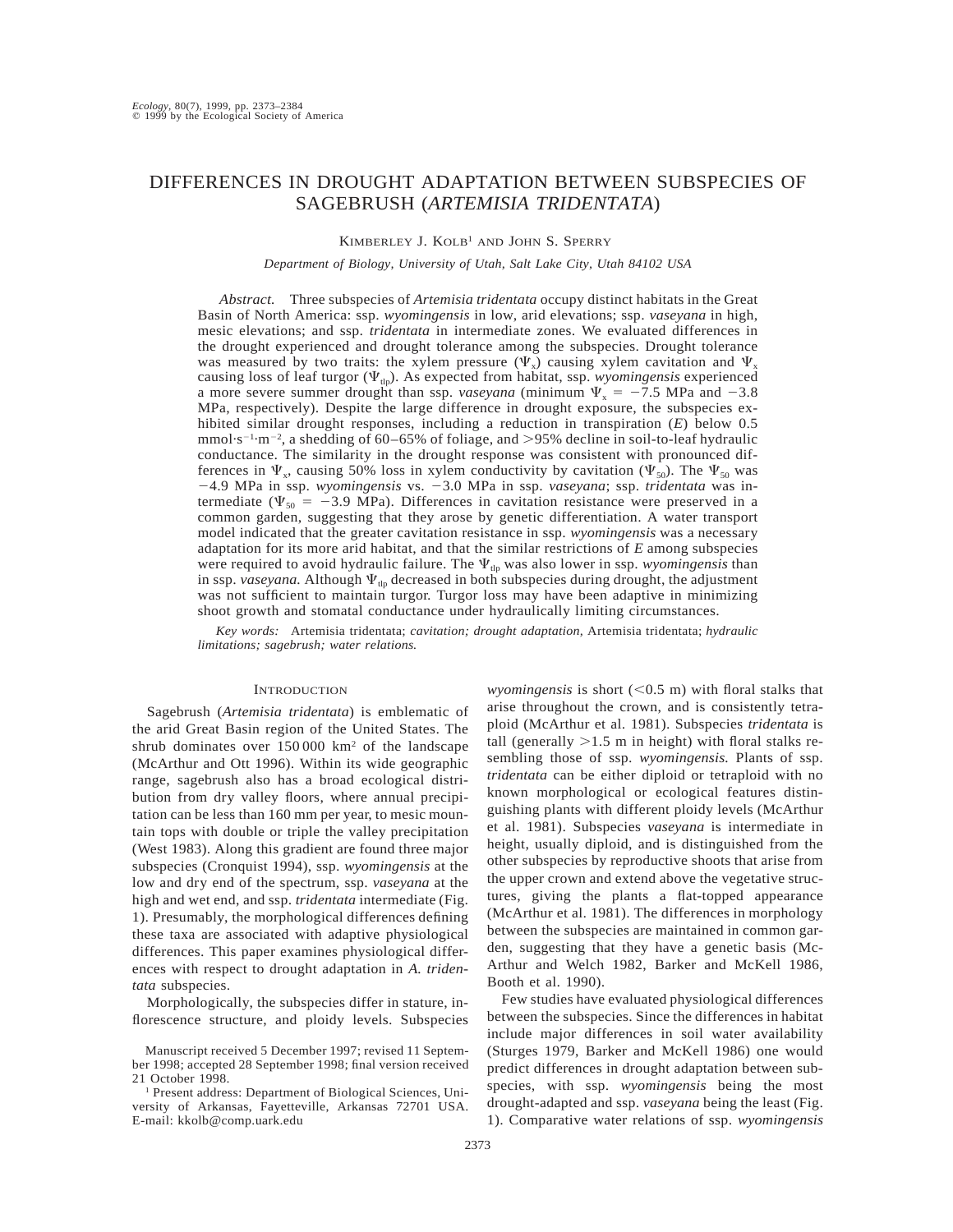

FIG. 1. Segregation of *Artemisia tridentata* subspecies along elevational and soil moisture gradients. Adapted from Hironaka (1978) and West (1983).

and *tridentata* growing contiguously in nature suggested little difference in functional rooting depth (Shumar and Anderson 1986). A common garden study found that ssp. *tridentata* had the highest rates of photosynthesis and highest  $\delta^{13}C$ , followed by ssp. *wyomingensis,* and that *vaseyana* had the lowest average values (Frank et al. 1984). Since  $\delta^{13}$ C values can be used as a proxy for water use efficiency, this suggests that the two low-elevation subspecies (ssp. *wyomingensis* and *tridentata*) were the most water use efficient, consistent with them occupying areas that are drier than ssp. *vaseyana*. However, patterns in δ<sup>13</sup>C differed between the 2 yr studied, and physiological distinctions between the subspecies remain ambiguous.

The present study evaluated the differences in drought experience and drought tolerance between the subspecies. Drought experience was quantified in terms of seasonal patterns of xylem pressure and transpiration rates in natural populations. Drought tolerance is a result of many traits, of which we focused on one, vulnerability to xylem cavitation. Xylem cavitation is the rupture of the water column held under negative pressure in the xylem. We emphasized cavitation because of its explicit link to the plant's potential for gas exchange; plants cannot conduct water if their xylem conduits are cavitated. As a secondary drought tolerance parameter, we quantified the turgor loss point. The turgor loss point is the water potential at which protoplasmic pressure reaches atmospheric. Its physiological significance is more ambiguous than cavitation resistance, with potential consequences including the inhibition of cell growth, disruption of tissue structure, and induction of stomatal closure (Kramer 1988, Schulze et al. 1988).

Our hypothesis was that the subspecies' vulnerability to cavitation and turgor loss points would differ according to the degree of drought they experienced, and that this would parallel the qualitative ranking shown in Fig. 1. Vulnerability to cavitation was measured in

both natural populations and a common garden population to evaluate genetic vs. environmental influence on the trait. In a theoretical discussion of the results, a model of the soil–plant continuum (Sperry et al. 1998; see Appendix) was used to determine the extent that differences in water use between subspecies could be linked to different hydraulic limitations imposed by cavitation.

#### **METHODS**

### *Study sites*

Natural populations of *A. tridentata* were studied at three sites within 16 km of each other. These sites were in the vicinity of the East Tintic Mountains of central Utah. The ssp. *wyomingensis* site was at 1620 m (112°00' N, 39°57'30" W), the ssp. *tridentata* site was at 1780 m (112°10′ N, 39°50′ W), and the ssp. *vaseyana* site was at 2040 m  $(112^{\circ}05' \text{ N}, 39^{\circ}57'30'' \text{ W})$ .

The common garden, containing all three subspecies, was located west of Nephi, Utah (111°47'30" N,  $39^{\circ}42'30''$  W)  $\sim$  50 km from the natural populations at an elevation of 1562 m. The garden was established by the U.S. Forest Service Intermountain Research Station (Provo, Utah) in 1978. At the time of this study, all of the plants in the garden were adults that were originally established from seeds collected from their native populations, germinated in a greenhouse, and then transplanted into the garden. The accessions of ssp. *wyomingensis* were from a population in Millford, Utah. The ssp. *tridentata* plants were from Clear Creek and Dog Valley, Utah. The ssp. *vaseyana* material was from populations at Durkee Springs, Clear Creek, and Benmore, Utah. Vouchers of both native and common garden plants were filed in the Garret Herbarium of the University of Utah Museum of Natural History, Salt Lake City, Utah.

### *Seasonal water relations*

Seasonal trends in water relations were determined for ssp. *wyomingensis* and *vaseyana* in order to com-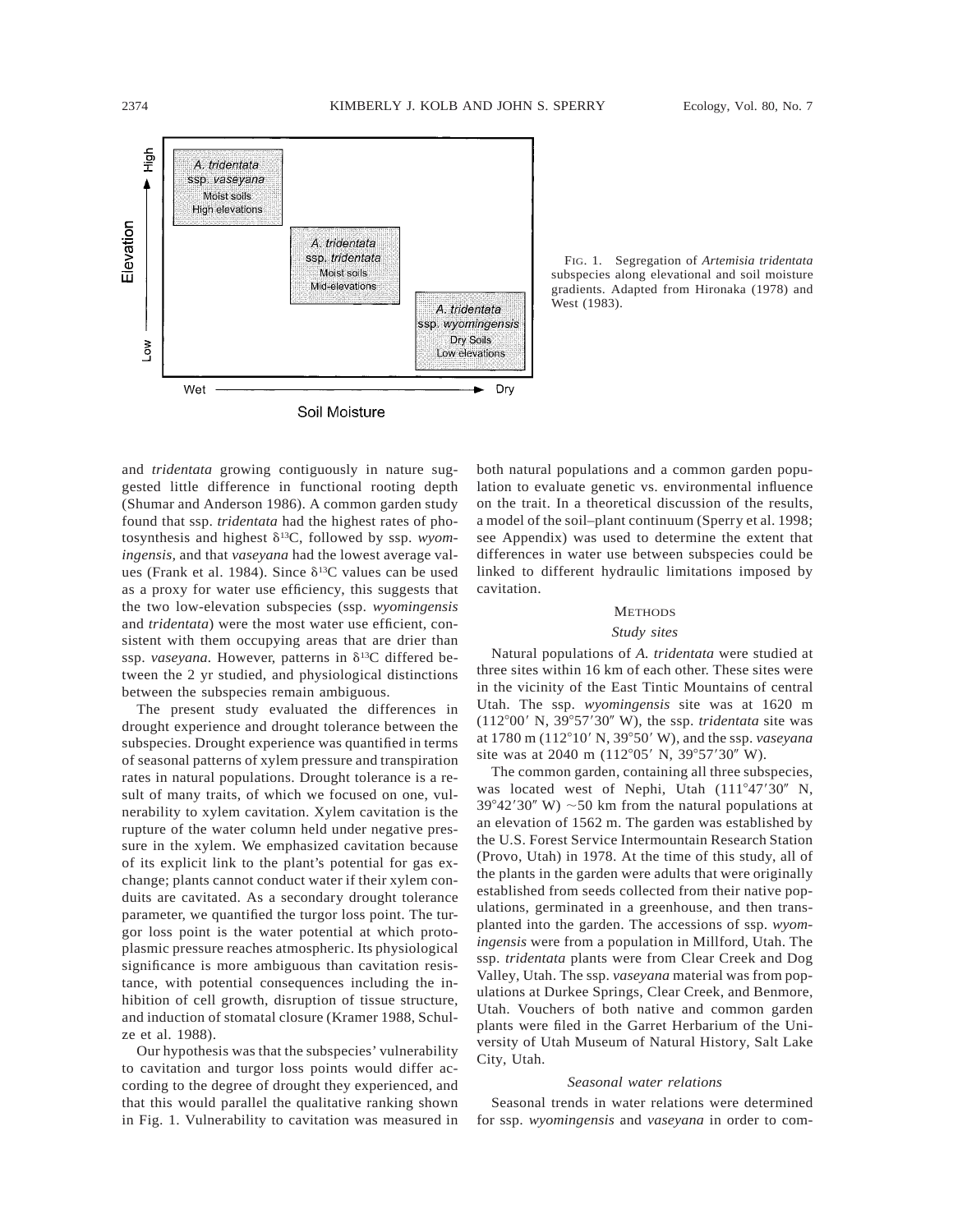| Symbol                                  | Definition                                              | Units                                                                         |  |  |
|-----------------------------------------|---------------------------------------------------------|-------------------------------------------------------------------------------|--|--|
| $A_{\rm x}$                             | functional xylem area                                   | m <sup>2</sup>                                                                |  |  |
| $A_{1}$                                 | one-sided leaf area                                     | m <sup>2</sup>                                                                |  |  |
| $A_{\rm r}$                             | absorbing root area                                     | m <sup>2</sup>                                                                |  |  |
| E                                       | transpiration rate                                      | $mmol·s-1·m-2$                                                                |  |  |
|                                         | theoretical maximum $E$                                 | $mmol·s^{-1}·m^{-2}$                                                          |  |  |
| $\frac{E_{\rm crit}}{k}$                | hydraulic conductance $=$ flow rate/pressure difference | $mmol·s-1·MPa-1$                                                              |  |  |
| $k_{h}$                                 | hydraulic conductivity = flow rate/pressure gradient    | $mmol·m-1·s-1·MPa-1$                                                          |  |  |
| branch $k_{x}$                          | branch-specific conductivity = $k/A_x$                  | mol $\cdot$ s <sup>-1</sup> $\cdot$ MPa <sup>-1</sup> $\cdot$ m <sup>-2</sup> |  |  |
| segment $k_{\rm v}$                     | segment-specific conductivity = $k_h/A_v$               | mol·s <sup>-1</sup> ·MPa <sup>-1</sup> ·m <sup>-1</sup>                       |  |  |
| $k_{\rm l}$                             | leaf-specific conductivity = $k/A_1$                    | $mmol·s^{-1}·MPa^{-1}·m^{-2}$                                                 |  |  |
| $\Psi_{\rm x}$                          | xylem pressure                                          | MPa                                                                           |  |  |
| $\stackrel{\sim}{\Psi_{\rm crit}}$      | theoretical minimum leaf $\Psi$ <sub>x</sub>            | MPa                                                                           |  |  |
| $\Psi_{\scriptscriptstyle{\mathrm{p}}}$ | predawn leaf xylem pressure                             | MPa                                                                           |  |  |
| $\Psi_{\rm m}^{'}$                      | midday leaf xylem pressure                              | MPa                                                                           |  |  |
| $\Psi_{50}^{\mathbb{Z}}$                | xylem pressure at 50% cavitation                        | MPa                                                                           |  |  |
| $\Psi_{\mathrm{dp}}$                    | xylem pressure at turgor loss                           | MPa                                                                           |  |  |
| $\Psi_{\rm sat}^+$                      | osmotic potential at saturation                         | MPa                                                                           |  |  |
| $\Psi_{\rm s}$                          | soil water potential                                    | MPa                                                                           |  |  |

TABLE 1. Abbreviations and definitions. Some additional symbols are confined to the Appendix and defined therein.

pare the drought experienced by the subspecies at elevational extremes (Fig. 1). The parameters measured were shoot xylem pressure  $(\Psi_{x})$  and shoot transpiration rate (*E,* see Table 1 for list of abbreviations). All parameters were measured at each site on two consecutive days in June, August, and November of 1996. These sampling dates were chosen because the majority of the precipitation within the Great Basin is received during the winter, resulting in a predictable summer drought. Therefore, a comparison of plant performance in June vs. August allowed us to determine the effect of the summer drought period. We sampled again in November following an unusually wet period  $(~60\%$ above normal) between September and October in order to quantify whether or not there was any recovery from the drought.

Measurements of  $\Psi$ <sub>x</sub> and *E* were conducted on five plants, with three replicates per plant for each measurement date. A pressure chamber (P.M.S. Instruments, Corvallis, Oregon, USA) was used to measure  $\Psi_{x}$  on small (<80 mm long) leafy shoot tips. Predawn xylem pressure ( $\Psi_p$ ) was measured between 0500 and 0630 and midday pressure  $(\Psi_m)$  was taken between 1300 and 1400.

Transpiration rates were measured between 1100 and 1300 using a null balance porometer equipped with a cylindrical chamber to accommodate the leafy shoots of sagebrush (LI-1600m, LICOR Inc., Lincoln, Nebraska, USA). Transpiration was expressed per onesided leaf area. Leaf areas were measured with a leaf area meter (LI-3100, LICOR Inc., Lincoln, Nebraska, USA). Porometer estimates of in situ *E* are subject to error because the cuvette environment may alter boundary layer conductance and leaf temperature (McDermitt 1990). However, these errors were relatively minor in our context because (1) leaves of sagebrush are small  $(0.26-1.23 \text{ cm}^2, \text{ Shultz } 1986)$  resulting in a large boundary layer conductance relative to stomatal conductance, and (2) ambient relative humidity was low  $(<25\%)$  making it the dominant factor determining the evaporative gradient from leaf to air.

# *Hydraulic conductance expressions*

The many expressions of hydraulic conductance used in this paper are summarized in Table 1. Hydraulic conductance (*k*) was defined as the slope of the relationship between flow rate and the driving force. The driving force was either a difference in  $\Psi_{x}$ , or a difference between soil water potential  $(\Psi_s)$  and  $\Psi_x$ . In most cases *k* was estimated from flow rate measured at a single  $\Psi$ , which assumed the flow rate vs.  $\Psi$  relationship under measurement conditions was linear and passed through the origin. Nonzero flow intercepts were encountered in some measurements and were taken into account. The *k* was measured or estimated over all or part of the soil–plant continuum, and as noted in Table 1, it was expressed in terms of leaf area ("leaf-specific conductivity,"  $k_1$ ), functional xylem area ("specific conductivity,"  $k_x$ ), and pressure gradient ("conductivity,"  $k_h$ ).

# *Seasonal measurements of hydraulic conductance and leaf area*

Three measures of hydraulic conductance were used to characterize changes associated with the summer drought:  $k$ ,  $k_1$ , and  $k_x$  (Table 1). The leaf-specific hydraulic conductivity  $(k_1)$  was calculated from *E* and  $\Psi_x$ measurements:

$$
k_{\rm l} = E/(\Psi_{\rm p} - \Psi_{\rm m}) \tag{1}
$$

where  $\Psi$ <sub>p</sub> was used as a proxy for  $\Psi$ <sub>s</sub>, and *E* is measured under steady-state conditions. The  $k_1$  represented the hydraulic pathway from bulk soil to leaf. From the changes in leaf area during the drought, we also converted relative changes in  $k<sub>l</sub>$  during the season to rel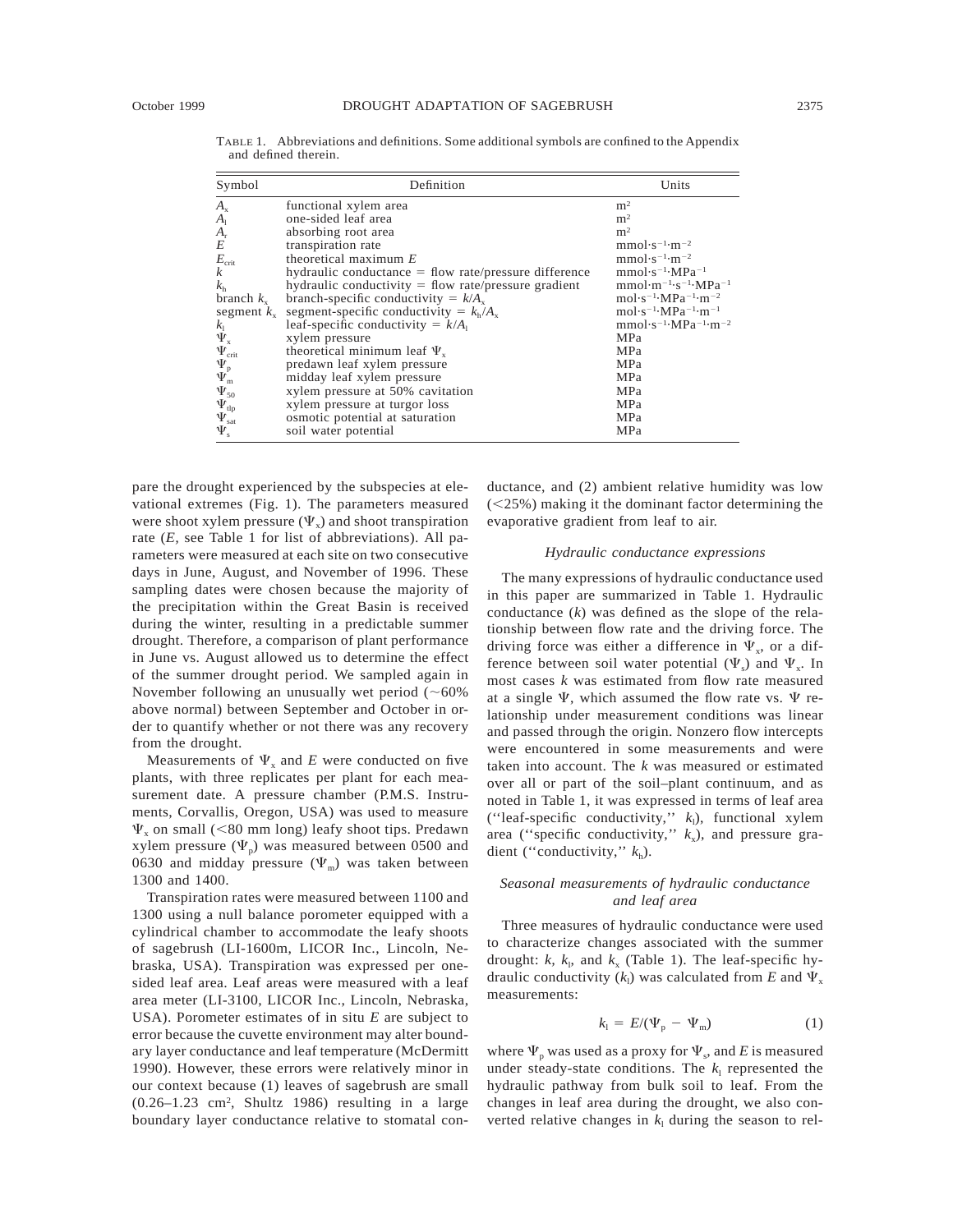ative changes in hydraulic conductance (*k*) over the same soil-to-leaf pathway.

Within the shoot system we measured the specific conductivity  $(k_x)$  of excised branches. The "branch  $k_x$ " was defined as the hydraulic conductance of the branch divided by the basal area of the current year's xylem  $(A_x,$  Table 1). The xylem of sagebrush shoots is functional for only 1 yr, after which it becomes sealed off by an interxylary cork layer and becomes discolored (Diettert 1938; K. J. Kolb, *personal observation*). The area of the current year's xylem was measured using a microscope equipped with a drawing tube that allowed the tracing of xylem area on a digitizing tablet (Microplan II, DonSanto Corporation, Natick, Massachusetts, USA).

At each date, 15 branches  $\sim 6-8$  mm in basal diameter were collected from each population and brought to the laboratory. Branches were  $\sim$ 0.3–0.5 m in length and represented  $\sim$ 20–80% of the distance traveled by water in the shoots of these small shrubs. The branch *k* was measured using the method of Kolb et al. (1996). In the laboratory, the branches were recut under water to remove any emboli induced by harvesting and then defoliated. The branch base was attached to a supply of filtered  $(0.2 \mu m)$  HCl solution  $(pH = 2)$  located on a balance. The branch, excepting the basal end, was sealed in a vacuum canister. The uptake rate of solution from the balance was measured at five or more partial vacuum pressures. The *k* was calculated as the slope of the flow rate vs. pressure relationship to account for nonzero flow intercepts (Kolb et al. 1996).

In addition to the measurement of branch *k,* the ratio of leaf area to functional xylem area was quantified for each branch. Leaf area was estimated by collecting all leaves from the excised branch and oven-drying them for a minimum of 24 h. The dry mass was determined and used to calculate leaf area using linear regressions that were previously determined for each subspecies. The functional xylem area was measured in the same manner as described for  $k_x$  determination. Changes in the leaf area to functional xylem area ratio during the study period primarily reflect changes in leaf area, since xylem production in *A. tridentata* in central Utah is generally completed by June.

# *Vulnerability to cavitation*

We quantified the vulnerability to cavitation by measuring ''vulnerability curves'' (Tyree and Sperry 1988) of stem xylem. Vulnerability curves express cavitation in terms of a loss in hydraulic conductivity of xylem, as  $\Psi_{x}$  becomes progressively more negative. We used the centrifugal force method (Pockman et al. 1995, Alder et al. 1997) to generate negative  $\Psi_{x}$  in excised stem segments. Hydraulic conductivity was measured using a modification of the method of Sperry et al. (1988).

Branches were collected, wrapped in plastic to minimize desiccation, and brought to the laboratory. The branches were recut under water to a length of either 257 mm or 146 mm (without major side branches) to fit two sizes of centrifuge rotors. The segments were inserted into a tubing manifold supplied with either filtered (0.2  $\mu$ m) HCl solution (pH = 2), or deionized and filtered (0.2  $\mu$ m) water. Previous work has shown no difference in cavitation or hydraulic conductance, whether water or HCl solution was used (Alder et al. 1997). Use of water required weekly sterilizing of tubing to avoid microbial growth that would otherwise clog xylem. Stem segments were flushed for 20 min with solution at high pressure (100 kPa) to remove any air emboli caused naturally or as a result of harvesting.

Hydraulic conductivity of a stem segment  $(k<sub>h</sub>)$  was defined as the flow rate through the stem divided by the pressure gradient (pressure drop per stem length  $[\Delta\Psi_{\rm v}/\text{length}]$ , Table 1). We controlled the pressure gradient using a hydraulic head of  $\sim$  7 kPa, and flow rate was measured by routing the stem effluent to a reservoir on an electronic balance (Sperry et al. 1988). To increase the accuracy of measurement we measured the flow rate intercept (at zero applied pressure) before and after measuring the pressure-induced flow. The flow rate intercept was averaged and subtracted from the pressurized flow rate to obtain an estimate of the net flow caused by applied pressure. The flow rate intercept was small  $(<0.05$  mg/s) and usually negative, meaning water was leaving the balance reservoir and entering the stem. There are a number of potential causes for a negative intercept, including evaporation from the stem surface, osmotic or capillary water uptake by the tissue, and leaks from small side branches or leaf bases (if stems are below the balance reservoir level). In addition to correcting for the background flow, we minimized it by submerging stems in water during measurement, and adjusting the height of the water to near that of the balance reservoir.

Once its  $k<sub>h</sub>$  had been measured, the segment was mounted in one of two custom-built centrifuge rotors (modified from Alder et al. 1997) for a Sorvall RC-5C centrifuge (Kendro Laboratory Products, Newton, Connecticut, USA). Information on the design and construction of these rotors is available from the second author on request. Segments were placed with their long axes centered on the rotor's center of rotation. The ends of the stem segments were immersed in water to prevent loss of water from the ends during spinning. Rotors held three segments at a time. Segments were spun for 3 min at speed, exposing the xylem water to negative pressure. The minimum  $\Psi_x$  was at the center of rotation, and was a function of the angular velocity and the distance from the center of rotation to the free surface of the water submerging the stem ends (see Alder et al. 1997).

After spinning, segments were mounted in the tubing manifold, and  $k<sub>h</sub>$  was remeasured. The  $k<sub>h</sub>$  values were stable, showing no tendency to increase as they would if the cavitated vessels were being refilled during mea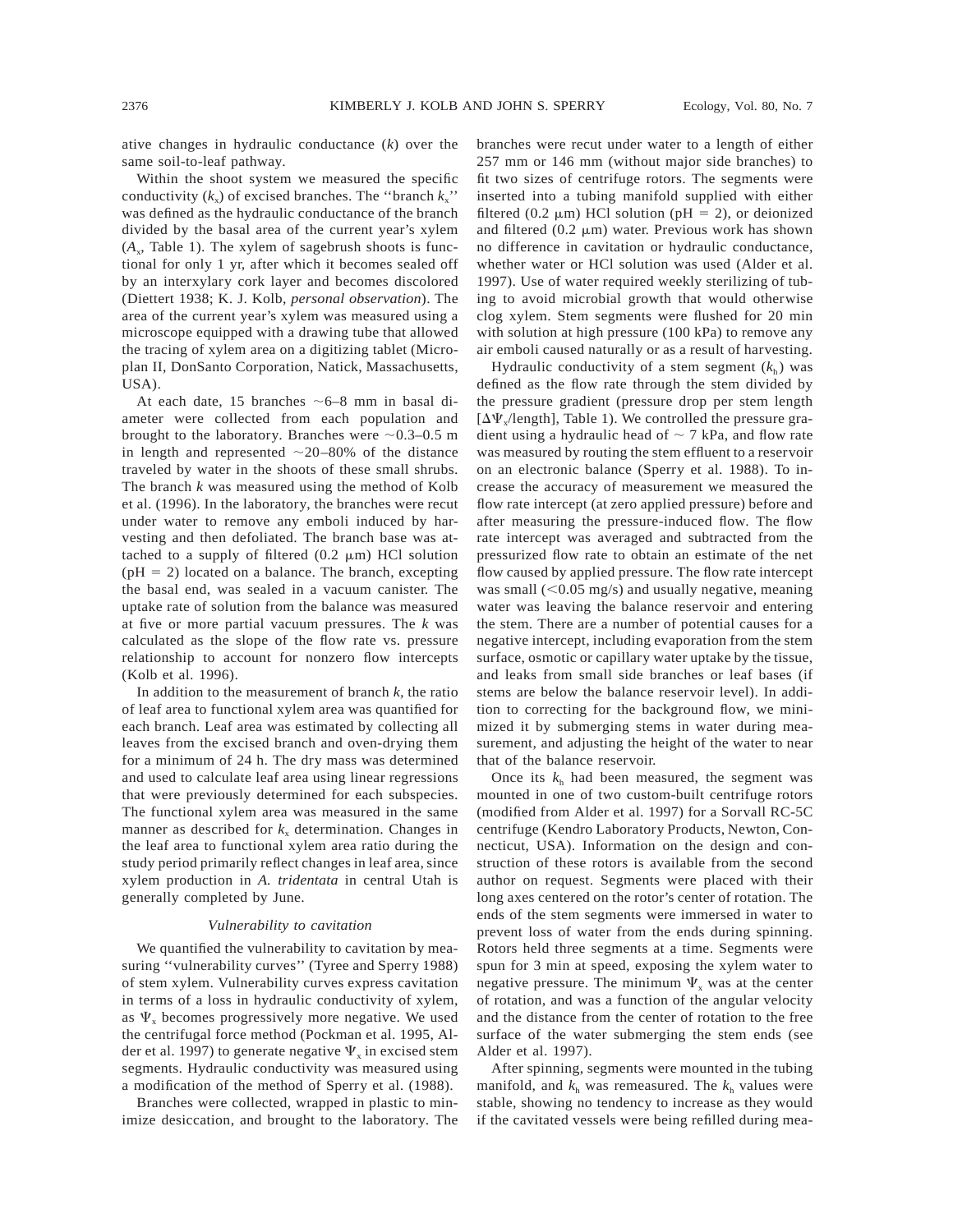surement (Alder et al. 1997). The process was continued, spinning to progressively more negative  $\Psi_{x}$ , until *k*<sup>h</sup> approached zero. Vulnerability curves were plotted as the percentage loss in  $k_h$  vs.  $\Psi_x$ .

Vulnerability curves for native populations were measured for 8–12 plants of each subspecies in late June of 1996, after all the year's xylem had been produced. Native populations were checked again in July of 1997 to assess year-to-year variation in cavitation resistance. The vulnerability curves for the subspecies growing in the common garden were determined for six plants of each subspecies in mid-July of 1997.

# *Xylem conduit anatomy*

To examine the relationship between cavitation resistance and conducting efficiency, we measured xylem conduit diameters in stem xylem of the subspecies. Diameters were measured in the current year's xylem of the segments from the vulnerability curve experiments. Transverse sections were made from each segment, and vessel lumen diameters measured with the microscope-digitizing tablet arrangement used in xylem area measurements. Vessel diameters were calculated as the diameter of a circle with an area equivalent to the vessel lumen cross section. Every vessel in a radial sector defined by rays was measured. For each stem, the mean diameter was determined based on at least 200 vessels.

We calculated a hydraulically weighted mean diameter based on the vessels' contribution to hydraulic conductance. To calculate the hydraulic mean, the total number of vessels (*n*) is adjusted to reflect each vessel's contribution to total hydraulic conductance. A vessel's hydraulic contribution is proportional to its diameter (*d* ) raised to the fourth power according to the Hagen-Poiseuille law (Zimmermann 1983). Each vessel is therefore represented in the new distribution  $d^4$  times, and the adjusted total number of vessels is  $n = \sum d^4$ . The contribution of each vessel to the total sum of diameters is  $d^4 \times d$ , and the adjusted sum of all diameters is  $\Sigma d^5$ . The hydraulic mean diameter is  $\Sigma d^{5/2}$  $\sum d^4$ . The hydraulic mean is preferable over other artificial methods of hydraulically weighting diameter distributions (e.g., Tyree et al. 1994).

The specific conductivity of the stem segments ("segment  $k_x$ ") was also measured. Segment  $k_x$  was calculated as the maximum (noncavitated) hydraulic conductivity  $(k<sub>h</sub>)$  divided by the area of functional xylem  $(A_x)$ .

# *Turgor loss point*

The xylem pressure at turgor loss  $(\Psi_{\text{dp}})$  and osmotic potential at saturation ( $\Psi_{sat}$ ) were estimated for both ssp. *wyomingensis* and *vaseyana* using the pressure– volume technique (Tyree and Hammel 1972). Terminal shoots were collected concurrent with  $\Psi_p$  measurements at each of the sampling dates. We collected two shoots (0.10–0.15 m length) from each of seven different plants from both populations. To avoid oversampling of individual plants, the plants used for pressure– volume analyses were different from those used for  $\Psi$ <sub>x</sub> and *E* measurements. Since it has been shown that rehydrating sagebrush changes the pressure–volume relationship (Evans et al. 1990), the shoots used for rehydration were different from those used for pressure– volume analysis. The cut ends of the rehydrated samples were supplied with distilled water for 4 h and covered with a plastic bag, and the saturated masses determined. The shoots were oven-dried at 70°C for over 24 h and the dry mass was measured. Mean fresh mass to dry mass ratios of the rehydrated samples were calculated and used to calculate the saturated mass of the samples used in the pressure–volume analysis, as described by Evans et al. (1990). The shoots used for pressure–volume analysis were supplied with distilled water for less than 15 min, its water potential determined, and the shoot weighed. Between measurements the shoots were allowed to dehydrate by transpiration on the bench top (Hinckley et al. 1980). Bulk tissue estimates of turgor loss point and osmotic potential at saturation were made using a computer program provided by P. J. Schulte (Schulte and Hinckley 1985).

#### *Statistical analysis*

Statistical analysis was made using JMP software (Version 3.1, SAS Institute Incorporated, Cary, North Carolina, USA) and SAS (version 6.12, SAS Institute Incorporated, Cary, North Carolina, USA). The comparisons of field parameters for ssp. *wyomingensis* and *vaseyana* were made using a two-way analysis of variance and a Fisher's least squared difference test. This combination was used for analyzing xylem pressures, leaf transpiration rates, branch-specific conductivity, leaf area/xylem area ratios, and tissue water relations parameters. For each stem used to construct the vulnerability curves, we fit the data with a Weibull curve (Rawlings and Cure 1985), and then calculated the xylem pressure resulting in 50% loss in hydraulic conductivity ( $\Psi_{50}$ ). The  $\Psi_{50}$  estimates were then compared between subspecies for the native populations and the common garden plants using a two-way analysis of variance and a Fisher's least squared means test. Additionally, the percent loss in hydraulic conductivity (% loss in  $k<sub>h</sub>$ ) for the native populations were compared using a one-way analysis of variance for each pressure. Prior to the statistical analysis,  $\%$  loss in  $k_h$  was arcsine transformed. Correlations between xylem anatomy parameters were statistically analyzed using Pearson correlation tests.

### **RESULTS**

# *Seasonal patterns in water relations and hydraulic conductance*

The  $\Psi$ <sub>x</sub> data (Fig. 2A) for ssp. *wyomingensis* and *vaseyana* exhibited the expected seasonal trend, de-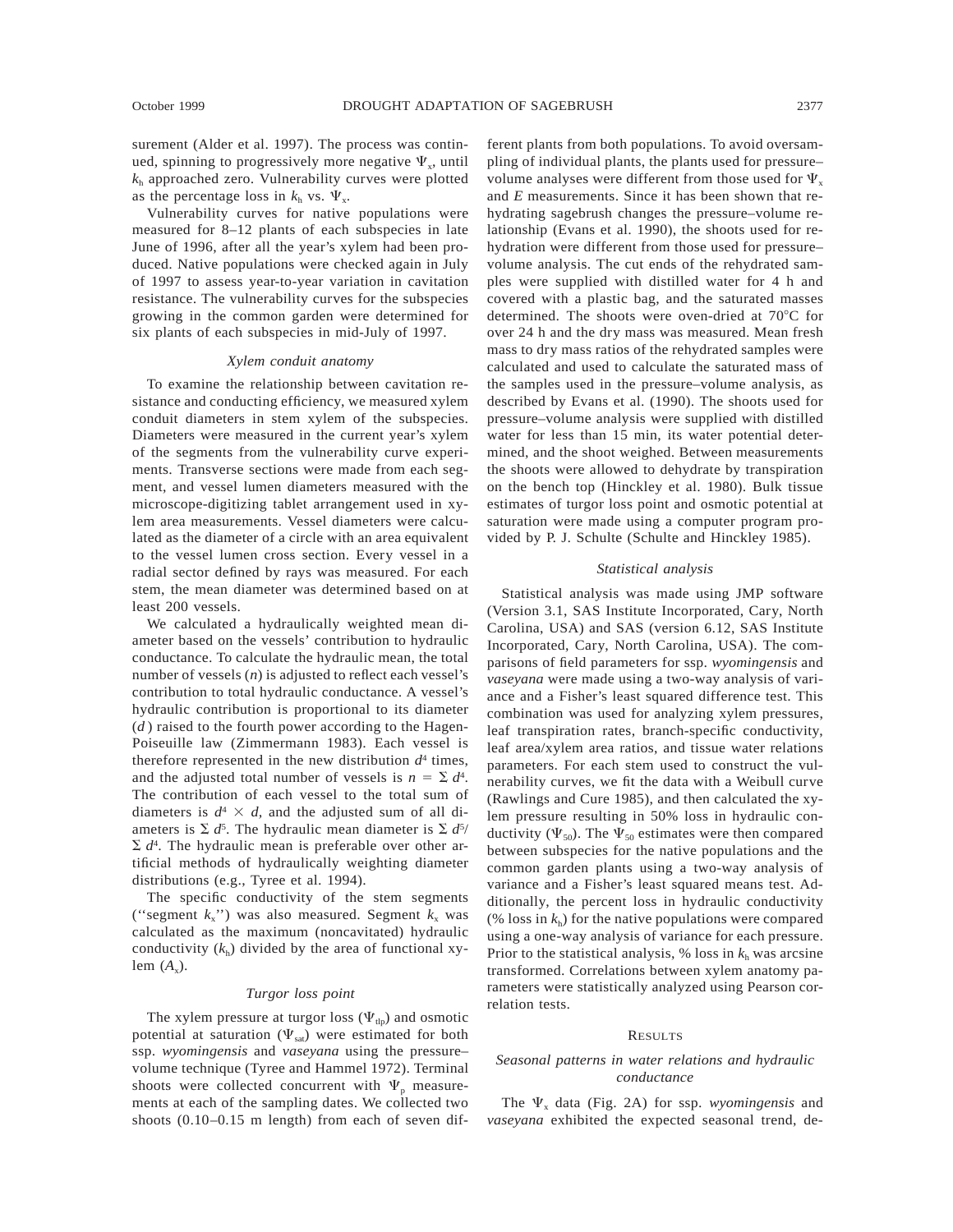

FIG. 2. Seasonal patterns of water relations and leaf area for *A. tridentata* ssp. *wyomingensis* (open bars) and ssp. *vaseyana* (hatched bars). (A) The range of leaf xylem pressure (upper end of bar is mean  $\Psi_p$ , and the lower end is mean  $\Psi_m$  $[\pm 1 \text{ s}$ . (B) Transpiration rates, *E.* (C) Ratio of leaf area to xylem functional area,  $A_1/A_2$ . Error bars are  $\pm 1$  se (*n* = 5). An asterisk indicates a nonsignificant difference between subspecies for a given sampling date, and shared lowercase letters denote nonsignificant differences between dates. The different notation for panel A reflects the fact that the subspecies×date interaction was significant for  $\Psi_p$  (*F* = 116.49, df  $=$  2, 24, *P* < 0.05) and  $\Psi$ <sub>m</sub> (*F* = 109.68, df = 2, 24, *P* < 0.05). In the case of panel A, nonsignificant differences are indicated within a subspecies between sampling dates by use of the same letter.

creasing from high values in June to low values in August in response to the summer drought. The summer drought in 1996 was more extreme than usual, with precipitation for the months of July and August only 52% of normal in central Utah. As expected from its low elevation habitat (Fig. 1), ssp. *wyomingensis* developed much lower  $\Psi_x$  in August ( $\Psi_p = -6.8$  MPa,  $\Psi_{\rm m}$  = -7.5 MPa) than the high elevation ssp. *vaseyana*  $(\Psi_p = -2.7 \text{ MPa}, \Psi_m = -3.8 \text{ MPa}).$ 

Both subspecies reduced *E* to similar minimal values in August ( $P = 0.437$ ) in response to the drought (Fig. 2B). In addition to closing stomata, both taxa shed between 60 and 65% of their leaf area between June and August based on their changes in leaf area per xylem area (Fig. 2C), assuming negligible xylem production in the interim.

The drought was also associated with a large de-

crease in hydraulic conductance. The  $k_1$  of the soil-toleaf pathway (Fig. 3A) decreased by 92% in ssp. *wyomingensis* and 94% in ssp. *vaseyana* between June and August. The branch  $k_x$  (Fig. 3B) also showed a pronounced decline of  $~65\%$  in the two subspecies. The smaller decline in branch  $k_x$  vs. soil-to-leaf conductance indicated a substantial loss of conductance in the belowground component of the continuum.

In November, the  $\Psi_{\rm x}$  of ssp. *wyomingensis* rose from August values, presumably in response to the fall rains (Fig. 2A). At the same time, however, no recovery was evident for  $\Psi_x$  in ssp. *vaseyana*. In neither taxon did  $\Psi_{x}$  reach the predrought values of June, despite obviously wet surface soils. Either the rainwater did not fully penetrate the active rooting zone, or there was a major disequilibrium between  $\Psi_{\rho}$  and  $\Psi_{s}$  at this time. November *E* did not increase in either subspecies relative to August values (Fig. 2). This was partially the result of a lower evaporative gradient in November vs. August, but also because leaf conductance remained at (ssp. *wyomingensis*) or slightly above (ssp. *vaseyana*) August values (data not shown). The two measures of



FIG. 3. Seasonal patterns of hydraulic conductance for *A. tridentata* ssp. *wyomingensis* (open bars) and ssp. *vaseyana* (hatched bars). (A) Leaf-specific hydraulic conductivity,  $k_1$ , from soil to leaf. (B) Specific conductivity of branch systems,  $k_x$ . Error bars are  $\pm 1$  se (*n* = 5 for  $k_1$ , *n* = 15 for  $k_x$ ). An asterisk indicates a significant difference between subspecies for a given sampling date, and shared lowercase letters denote nonsignificant differences between dates. The different notation for panel B reflects the fact that the subspecies $\times$  date interaction was significant for branch  $k_x$  ( $F = 11.14$ , df = 2, 75,  $P < 0.05$ ). In the case of panel B, nonsignificant differences are indicated within a subspecies between sampling dates by use of the same letter.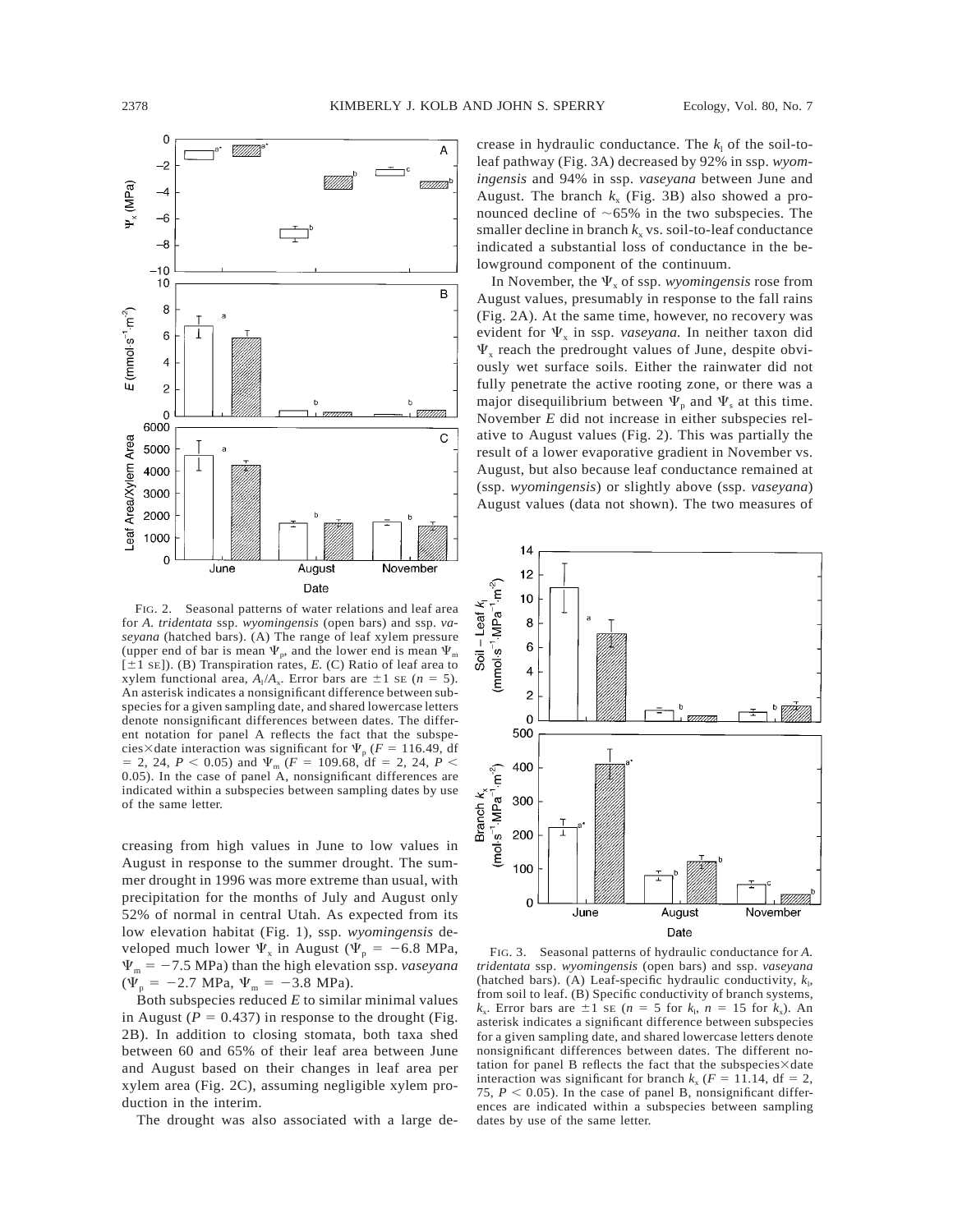

FIG. 4. Percentage loss in stem  $k_h$  vs.  $\Psi_x$  for the subspecies grown in native populations in 1996 (ssp. *wyomingensis,* open circles; ssp. *tridentata,* open triangles; ssp. *vaseyana,* open squares) and a common garden in 1997 (closed symbols). The percentage loss in  $k_h$  at  $\Psi = -4.0$  MPa measured in 1997 for each subspecies grown in native populations is also shown (\*). Error bars are  $\pm 1$  se ( $n = 12$  for native populations of ssp. *wyomingensis* and *vaseyana, n* 5 8 for ssp. *tridentata,* and  $n = 6$  for common garden). The percentage loss in  $k<sub>h</sub>$ was different between subspecies for all pressures below  $-3$  $MPa (P < 0.05)$ . For each subspecies from native populations, there was no significant difference between the percentage loss in  $k_h$  at  $\Psi = -4.0$  MPa measured in 1996 and that measured in 1997 ( $P > 0.05$ ).

in situ hydraulic conductance  $(k_1$  and branch  $k_x$ ) also showed no recovery, but remained depressed below August values (Fig. 3). The decrease in branch  $k_x$  for both subspecies between August and November ( $P$  < 0.01) may have been caused by freezing-induced cavitation because there were multiple freeze–thaw events in September at the ssp. *vaseyana* site (K. J. Kolb, *unpublished data*), and possibly also at the ssp. *wyomingensis* site.

# *Vulnerability to cavitation*

The three subspecies differed substantially in their vulnerability to cavitation (Fig. 4), in agreement with their reputed drought tolerance ranking summarized in Fig. 1. Subspecies *wyomingensis* was the most resistant to cavitation, having lost 50% of its conducting capacity at  $\Psi_{50} = -4.9$  MPa (Table 2), and maintaining hydraulic transport to below  $-9$  MPa (Fig. 4). In contrast, subspecies *vaseyana* was the most vulnerable to cavitation with a  $\Psi_{50}$  of -3.0 MPa (Table 2), and the stems becoming completely cavitated by approximately 27 MPa (Fig. 4). The cavitation response for ssp. *tridentata* was intermediate, with a  $\Psi_{50}$  of -3.9 MPa (Table 2). The  $\Psi_{50}$  estimates for the three subspecies were significantly different ( $F = 25.67$ , df = 2, 43,  $P <$ 0.05; Table 2). There was no significant effect of the interaction between supspecies and sampling date (*F*  $= 0.10$ , df  $= 2, 43, P = 0.9029$ , nor were there any significant differences between  $\Psi_{50}$  estimated for the native vs. common garden plants ( $F = 0.67$ , df = 1, 43,  $P = 0.4178$ ). Furthermore, there was no evidence for year-to-year variation in cavitation resistance, as the % loss in  $k<sub>h</sub>$  of stems spun at  $-4$  MPa measured in July of 1997 was not significantly different from that measured in July of 1996 (Fig. 4, open squares).

Based on the decrease in  $\Psi_m$  between June and August (Fig. 2A), a loss in stem conductivity of 88 and 63% was predicted, based on the vulnerability curves for ssp. *wyomingensis* and *vaseyana,* respectively (Fig. 4). For comparison, the in situ loss in branch  $k_x$  was 65 and 70%, respectively (Fig. 3B). The comparison is approximate because branch  $k_x$  measurement included the entire branch system while the vulnerability curve only represented stem segments.

The vulnerability curves of the common garden plants were not different from those collected from native populations (Fig. 4, compare open vs. solid symbols), suggesting that the intraspecific variation in cavitation resistance was a result of genetic differentiation rather than phenotypic plasticity.

### *Mean vessel diameters*

Vessel diameter, hydraulically weighted diameter, and stem segment  $k_x$  were not significantly different between common garden vs. native populations, with the single exception of hydraulic mean diameter for ssp. *vaseyana* ( $P = 0.0006$  for ssp. *vaseyana* hydraulic diameters). Using the pooled data (Table 2), hydraulic

TABLE 2. Functional xylem parameters for the three subspecies of *A. tridentata.*

| Subspecies   | Hydraulic<br>diameter<br>$(\mu m)$ | Diameter<br>$(\mu m)$ | Segment $k_{r}$<br>$(mol·s-1)$<br>$-MPa^{-1} \cdot m^{-1}$ | $\Psi_{50}$<br>(MPa)   |
|--------------|------------------------------------|-----------------------|------------------------------------------------------------|------------------------|
| wyomingensis | $26.5^{\circ} \pm 0.1$             | $21.4^a \pm 0.9$      | $27.7^{\circ} \pm 4.3$                                     | $-4.9 \pm 0.1^{\circ}$ |
| tridentata   | $25.2^{\mathrm{a}} \pm 0.6$        | $19.6^{ab} \pm 0.4$   | $50.9^{\circ} \pm 7.7$                                     | $-3.9 \pm 0.1^{\circ}$ |
| vaseyana     | $33.0^{\circ} \pm 1.3$             | $22.8^{ac} \pm 2.8$   | $40.3^{ab} \pm 6.6$                                        | $-3.0 \pm 0.1$ °       |

*Notes:* Means of the pooled native and common garden data for hydraulically weighted diameters (hydraulic diameter), nonweighted diameters (diameter), and the specific conductivity of stem segments (segment  $k_x$ )  $\pm 1$  SE ( $n = 17$  for ssp. *wyomingensis*,  $n = 14$  for ssp. *tridentata*, and  $n = 18$  for ssp. *vaseyana*). The mean xylem pressure causing 50% loss ( $\Psi_{50}$ ) in hydraulic conductivity is also shown for the three subspecies ( $n = 11$  for ssp. *wyomingensis*,  $n = 12$  for ssp. *vaseyana*, and  $n = 8$  for ssp. *tridentata*). Means with the same letter within a column do not differ significantly ( $P > 0.05$ ).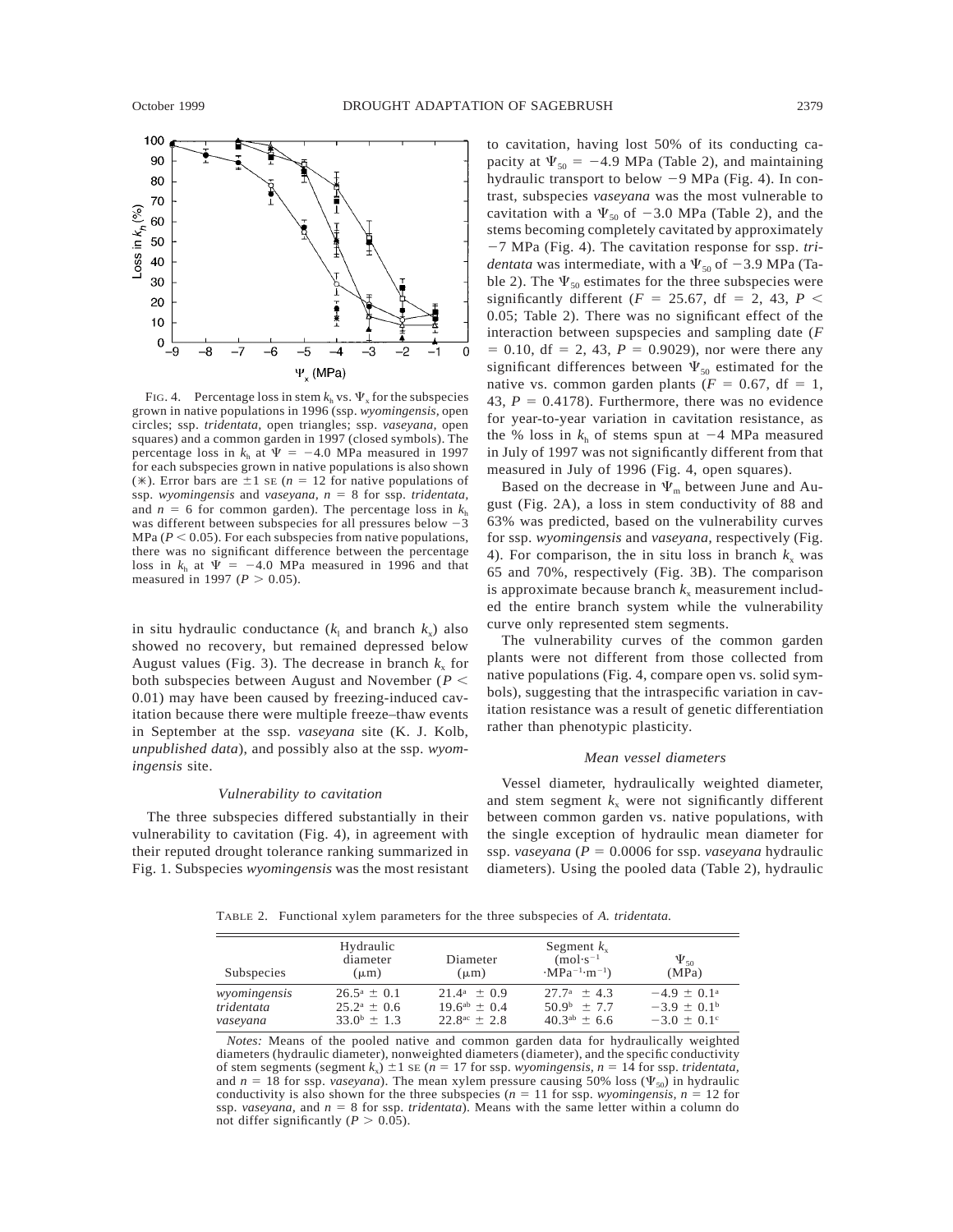TABLE 3. Mean xylem pressure at turgor loss  $(\Psi_{\text{th}})$  and osmotic potential at saturation  $(\Psi_{sat})$  of *A. tridentata* ssp. *wyomingensis* and *vaseyana* for each of the sampling dates.

| Subspecies   | Sampling<br>date | $\Psi_{\text{tip}}$ (MPa) | $\Psi_{\rm sat}$ (MPa) |
|--------------|------------------|---------------------------|------------------------|
| wyomingensis | June             | $-2.4 \pm 0.1$            | $-1.2 \pm 0.1$         |
|              | August           | $-4.6 \pm 0.6$            | $-3.7 \pm 0.4$         |
|              | November         | $-2.6 \pm 0.2$            | $-2.0 \pm 0.2$         |
| vaseyana     | June             | $-1.7 \pm 0.1$            | $-1.4 \pm 0.1$         |
|              | August           | $-3.4 \pm 0.3$            | $-2.4 \pm 0.2$         |
|              | November         | $-2.7 \pm 0.1$            | $-2.3 \pm 0.1$         |

*Notes:* Values are means  $\pm$  1 se (*n* = 6). The  $\Psi_{\text{th}}$  was different between subspecies and between all sampling dates (Fisher's least squared difference test,  $P < 0.05$ ) However,  $\Psi_{\text{sat}}$  was different only between sampling dates (Fisher's least squared difference test,  $P < 0.05$ ).

mean diameter was largest in ssp. *vaseyana* ( $P$  <  $0.0001$ ) and segment  $k_x$  was lowest in ssp. *wyomingensis* ( $P = 0.0078$ ).

Based on individual stem segments (not pooled by subspecies), hydraulic mean diameter was positively correlated with  $\Psi_{50}$  ( $r = 0.53$ ,  $P < 0.01$ ), suggesting that larger vessels were associated with less negative cavitation pressures across all subspecies and sites. The correlation was strongest within common garden data  $(r = 0.69, P < 0.01)$ . There were no correlations between segment  $k_x$  and  $\Psi_{50}$ , or  $k_x$  and hydraulic mean diameter, except for rather weak relationships within the common garden data ( $r = 0.54$ ,  $P < 0.05$ ;  $r = 0.51$ ,  $P < 0.05$ , respectively).

# *Turgor loss points*

Subspecies *wyomingensis* had a lower turgor loss point than ssp. *vaseyana* for all sampling periods (Table 3). Both subspecies exhibited lower turgor loss points and saturated osmotic potentials in response to the summer drought. In August,  $\Psi_p$  and  $\Psi_m$  were below the turgor loss point, indicating that seasonal osmotic adjustment was not sufficient to maintain turgor during the summer drought period. In November, both  $\Psi_{p}$  and  $\Psi_m$  recovered to near the predrought values and were accompanied by an increase in the  $\Psi_{\text{th}}$  to near the June values, implying that leaves had regained positive turgor potentials.

### **DISCUSSION**

# *Analysis of hydraulic limits*

Both ssp. *wyomingensis* and *vaseyana* showed similar reduction in water use based on their equivalent reductions in leaf area and *E* (Fig. 2B,C), despite the fact that ssp. *wyomingensis* fell to much lower  $\Psi$ <sub>x</sub> than ssp. *vaseyana* during drought (Fig. 2A). One adaptive explanation for the similar drought responses is that they were required to avoid hydraulic failure by cavitation. Based on the vulnerability curves, hydraulic failure should occur at a higher  $\Psi_x$  for ssp. *vaseyana* than ssp. *wyomingensis* (Fig. 4). We undertook a theoretical evaluation of this hypothesis by applying a model for hydraulic failure in the soil–plant continuum (Sperry et al. 1998) to the subspecies data (see Appendix).

Each curve in Fig. 5 is the relationship between *E* and leaf  $\Psi_x$  predicted by the model for a given bulk soil  $\Psi$  (the x axis intercept). The curves were fit to measurements of  $\Psi_p$  (proxy of bulk soil  $\Psi$ ),  $\Psi_m$ , and *E,* for June (solid circles) and August (open circles) data. As *E* is increased from zero in these curves, there is a disproportionate decrease in leaf  $\Psi$ <sub>x</sub> because of the loss of hydraulic conductance in the continuum. Two sources of this loss in conductance loss were modeled, xylem cavitation, and soil drying in the rhizosphere (Newman 1969, Bristow et al. 1984; Appendix). The maximum permissible  $E(E_{\text{crit}})$  is associated with a minimum leaf  $\Psi_{\rm x}$  ( $\Psi_{\rm crit}$ ). If the plant increases *E* above  $E_{\rm crit}$ , hydraulic failure occurs because the hydraulic conduc-



FIG. 5. Modeled transpiration rate  $(E)$  vs. leaf  $\Psi_x$  for A. *tridentata* ssp. *wyomingensis* and ssp. *vaseyana* (panels A and B, respectively) for the June (solid curve with filled circle) vs. August (solid curve with open circle) sampling dates. Within each panel, the  $\Psi$  intercept at  $E = 0$  represents  $\Psi_p$ , the circle is midday  $E$  at  $\Psi_m$ , and the values represent the safety margins from maximum transpiration  $(E_{\text{crit}} - E)$  for June and August. The maximum transpiration rate  $(E_{\text{crit}})$  decreased with drought, but the associated minimum leaf  $\Psi$ <sub>x</sub>  $(\Psi_{\text{crit}})$  was constant and approximated the 100% cavitation pressure (Fig. 4). The greater resistance of ssp. *wyomingensis* to cavitation was associated with a lower  $\Psi_{\rm crit}$ . In both subspecies, the safety margin from  $E_{\text{crit}}$  decreased with drought to minimal values of a few tenths of a millimole per second per square meter. August  $\Psi_x$  for ssp. *wyomingensis* was below Ccrit for ssp. *vaseyana.*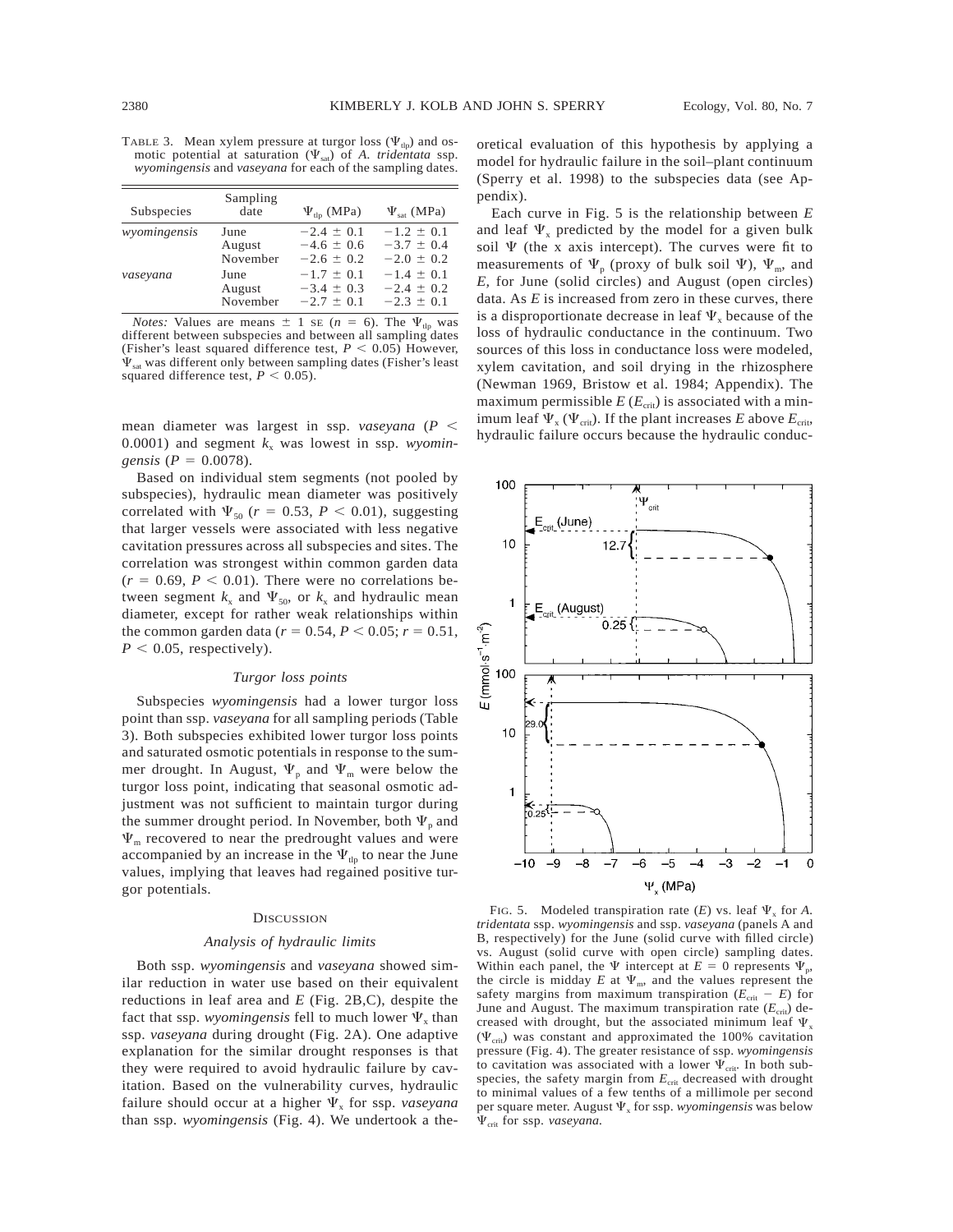| TABLE 4. Selected parameters and outputs of the hydraulic failure analysis. |  |
|-----------------------------------------------------------------------------|--|
|                                                                             |  |

|                          | A: A <sub>1</sub> |           | Loss in $A_{\rm r}$ , | Loss in $k$ (%) |          |  |
|--------------------------|-------------------|-----------|-----------------------|-----------------|----------|--|
| Subspecies               | June              | August    | predicted $(\% )$     | Predicted       | Measured |  |
| wyomingensis<br>vaseyana |                   | 20<br>0.4 | 42<br>98              | 96<br>69        | 98       |  |

*Note: A<sub>r</sub>:A<sub>1</sub>* is the root area to leaf area ratio required to fit the model to measured values of  $\Psi_{\rm p}$ ,  $\Psi_{\rm m}$ , and *E*. Predicted percentage loss of *A<sub>r</sub>* is the loss of absorbing root area between June and August based on the change in  $A_i$ : $A_i$  and the measured loss of  $A_i$  (Fig. 2C). The predicted percentage loss in *k* is calculated from the change in soil–leaf *k* between June and August from the model. The measured percentage loss in  $k$  is based on the change in  $k_1$  measured between June and August corrected for the loss of  $A<sub>1</sub>$  (Fig. 2B, C).

tance of the continuum becomes zero either in xylem or rhizosphere (Sperry et al. 1998). The safety margin of the plant from failure can be predicted from the proximity of measured *E* and  $\Psi$ <sub>x</sub> to  $E_{\text{crit}}$  and  $\Psi$ <sub>crit</sub>.

The model predicted hydraulic failure to occur in the xylem rather than the rhizosphere, because  $\Psi_{\rm crit}$  values (Fig. 5) approximated the xylem pressure required to cause 100% cavitation in the xylem (Fig. 4). If hydraulic failure had occurred in the rhizosphere,  $\Psi_{\rm crit}$ would have been less negative (Sperry et al. 1998). Significantly, both the predawn and midday xylem pressures in ssp. *wyomingensis* in August were below  $\Psi_{\rm crit}$  for ssp. *vaseyana*. As expected, when we tried to obtain a model fit to August data for ssp. *wyomingensis* while using the cavitation resistance of ssp. *vaseyana,* the model found no solution. This strengthens the conclusion that ssp. *vaseyana* could not obtain water under the drought conditions endured by ssp. *wyomingensis,* because its xylem would not be sufficiently resistant to cavitation.

Safety margins from  $E_{\text{crit}}$  in both subspecies showed a substantial decrease from relatively large values in June (13–29 mmol·s<sup>-1</sup>·m<sup>-2</sup>), to low values in August (0.25 mmol·s<sup>-1</sup>·m<sup>-2</sup>, Fig. 4). Although ssp. *vaseyana* was at a soil water potential 4 MPa higher than ssp. *wyomingensis* during the drought, its *E* was similarly constrained because of its greater vulnerability to cavitation. If *E* had not been reduced as soil drought progressed, it would have exceeded  $E_{\text{crit}}$ . The results provide theoretical support for the hypothesis that the decrease in *E* observed in both species was necessary to avoid hydraulic failure by cavitation.

The model can be evaluated by comparing predicted vs. measured loss of hydraulic conductance in the soil– leaf continuum from June to August (Table 4). Agreement was good in ssp. *wyomingensis* with 96 (predicted) vs. 97% (measured) loss of conductance. However, agreement was not as good for ssp. *vaseyana* with only 69% predicted loss of conductance vs. the measured 98%. Apparently, the model was missing a more hydraulically constraining component for ssp. *vaseyana.* We suspect the root xylem in ssp. *vaseyana* is significantly more vulnerable than the stem xylem, as was the case in another sagebrush population that is intermediate between ssp. *wyomingensis* and *vaseyana* (K. J. Kolb and J. S. Sperry, *unpublished data*).

The model prediction of the ratio of absorbing root area to leaf area (*A*<sup>r</sup> :*A*l , Appendix) also provides insight into its validity. The predrought (June)  $A_r$ : $A_1$  for both subspecies (Table 4) was six for ssp. *vaseyana* and 12 for ssp. *wyomingensis.* These are in the upper part of the published range (Rendig and Taylor 1989, Glinski and Lipiec 1990) as would be expected for a droughtadapted species. Also expected is the higher  $A_r$ : $A_1$  in ssp. *wyomingensis* which is more drought tolerant. The *A*r :*A*<sup>l</sup> should increase during drought because of the loss of leaf area (Fig. 2C). This was predicted for ssp. *wyomingensis,* although the increase from 12 to 20 was not as much as expected based on leaf loss alone, hence a 42% decrease in absorbing root area was indicated (Table 4). In contrast, the model predicted a drastic reduction in *A*r:*A*<sup>l</sup> during drought in ssp. *vaseyana* despite its loss of leaf area, implying a large and generally unrealistic 98% loss in absorbing root area (Table 4). This inconsistency was symptomatic of the model's underestimate of the loss of conductance. Adding a more vulnerable xylem component to the model for ssp. *vaseyana* corrected the discrepancy (results not shown).

## *General discussion*

Our results show differences in drought adaptation between the subspecies of *A. tridentata* that may contribute to their localization along a gradient in water availability. Subspecies *wyomingensis* experienced a leaf  $\Psi$ <sub>x</sub> more than 3.5 MPa below ssp. *vaseyana* during the summer drought (Fig. 2A). The xylem of ssp. *wyomingensis* was also 1.9 MPa more resistant to cavitation than that of ssp. *vaseyana,* and 1 MPa more resistant than ssp. *tridentata* (Table 2).

These pronounced differences appeared to reflect genetic differentiation between the subspecies based on the common garden experiments, and the consistency in the percent loss measured at  $-4$  MPa between different years (Fig. 4). Importantly, our results imply that neither ssp. *tridentata* nor *vaseyana* would be able to conduct water at the xylem pressures experienced by ssp. *wyomingensis* in August, because they would be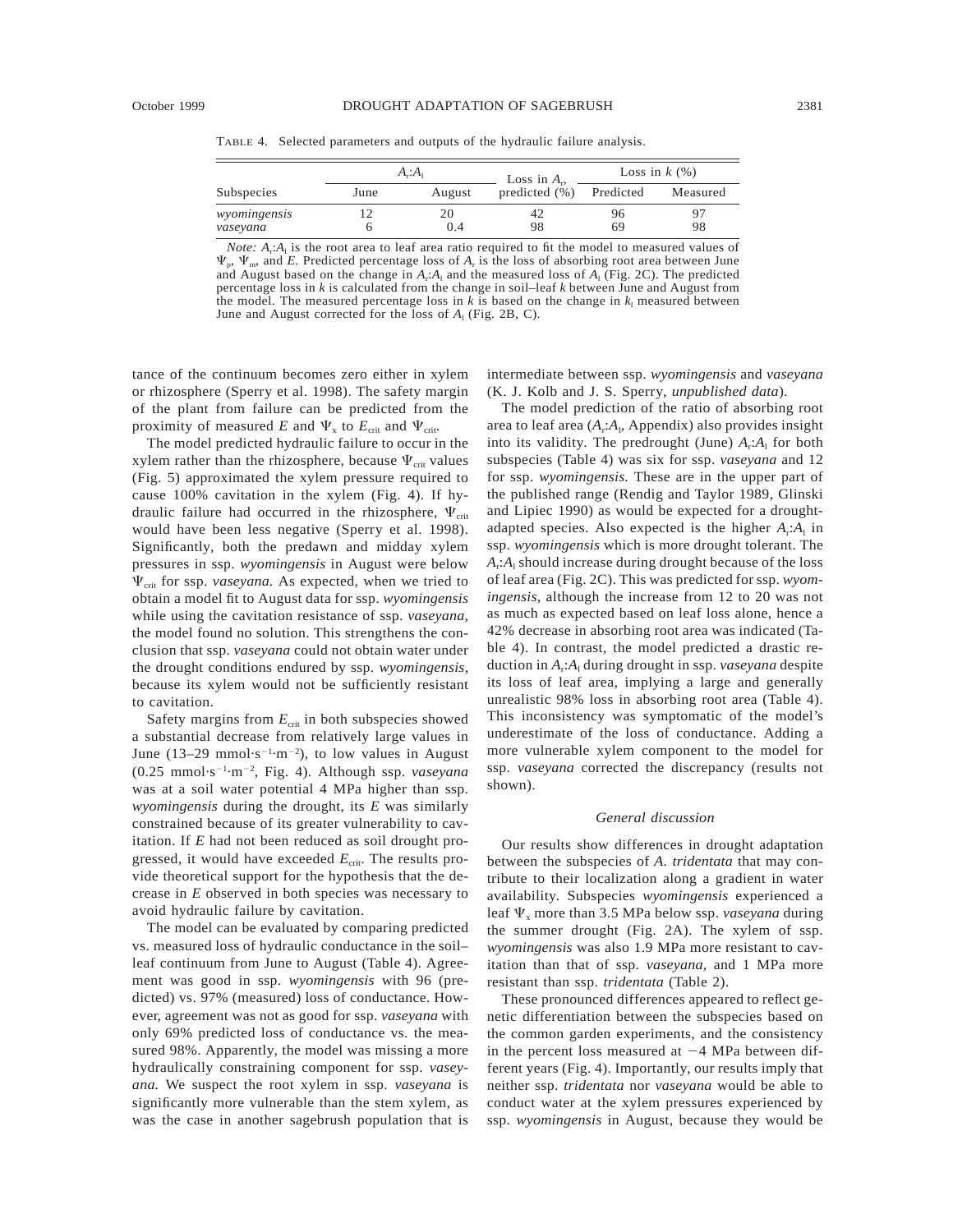completely cavitated. Thus, the greater resistance to cavitation in ssp. *wyomingensis* appears to be a necessary adaptation for it to occupy the low-elevation, water-stressed habitat.

As suggested by the modeling exercise, vulnerability curves in these subspecies appear to be correlated to the range of soil water potentials experienced by the population, requiring comparable regulation of water use to remain with hydraulic limits. To achieve this by genetic differentiation would require strong stabilizing selection that makes the xylem sufficiently resistant to cavitation within a habitat on the one hand, while preventing it from becoming overly resistant on the other.

While it is easy to understand how the avoidance of hydraulic failure would be a powerful selective pressure against overly vulnerable xylem, it is more difficult to explain the selective disadvantage of overly resistant xylem. The leading hypothesis is that resistant xylem is also hydraulically inefficient xylem. This is supported by a weak correlation between increasingly negative  $\Psi_{50}$  and decreasing conduit diameter across a wide range of species (Tyree et al. 1994). Although we also saw this correlation across the subspecies, there was no relationship between cavitation resistance and segment  $k_x$ , which is an empirical measure of conducting efficiency. Although there is substantial evidence that cavitation is caused by the aspiration of air through interconduit pit membranes (Crombie et al. 1985, Tyree et al. 1994, Sperry et al. 1996), the link between cavitation resistance, conduit diameter, and conducting efficiency remains complex and requires more analysis.

The differences in turgor loss point (Table 3) between ssp. *wyomingensis* and *vaseyana* were also correlated with their drought exposure. While both taxa adjusted their turgor loss points during the drought (see also Evans et al. 1992), neither were able to maintain turgor. Unlike a complete loss of hydraulic conductance, the loss of turgor is apparently not maladaptive, because it probably occurs annually in the subspecies during the summer drought. Turgor loss may be part of the signaling pathway linking water stress to the shutdown of shoot growth and stomatal conductance. The link is complex, however, because both growth and stomatal conductance can bear an ambiguous relationship to bulk leaf turgor (Kramer 1988, Schulze et al. 1988). For example, in our study, *E* (a proxy for stomatal conductance) continued despite the apparent loss of turgor pressure in the bulk of the leaf tissue.

The discovery of substantial and apparently genetically based differences in cavitation resistance between closely related intraspecific taxa underscores the importance of this trait for adaptation to water availability. Strong selective pressures must be operating to generate and maintain these differences. Cavitation resistance may take on additional importance if rooting depths do not differ substantially between subspecies, as suggested by Shumar and Anderson (1986). Since functionally related traits will likely evolve in concert, it is not surprising that the differences in cavitation resistance were associated with adjustments in turgor maintenance, leaf and plant size (McArthur and Welch 1982, Barker and McKell 1986), growth rate potential (Booth et al. 1990), and possibly water use efficiency (Frank et al. 1984). Sagebrush's domination of a broad elevational range in the Great Basin is associated with considerable adaptive variation in both physiological and morphological traits related to water use.

#### ACKNOWLEDGMENTS

This work was supported by the National Science Foundation grant IBN931980. We thank Durant McArthur of the USDA Intermountain Shrub Science Laboratory for his help in identifying the subspecies of sagebrush and graciously allowing us to use his common gardens, Nathan Alder for his assistance with data collection, the University of Utah Department of Biology for logistical support, and the Chief Consolidated Mining Company for allowing us to work on their property. Lynette Duncan of the University of Arkansas aided substantially in the statistical analyses. The authors also acknowledge the useful comments of the editor and two anonymous reviewers.

#### LITERATURE CITED

- Alder, N. N., W. T. Pockman, J. S. Sperry, and S. Nuismer. 1997. Use of centrifugal force in the study of xylem cavitation. Journal of Experimental Botany **48**:665–674.
- Barker, J. R., and C. M. McKell. 1986. Differences in big sagebrush (*Artemisia tridentata*) plant stature along soil– water gradients: genetic components. Journal of Range Management **39**:147–151.
- Booth, G. B., B. L. Welch, and T. L. C. Jacobson. 1990. Seedling growth rate of 3 subspecies of big sagebrush. Journal of Range Management **43**:432–436.
- Bristow, K. L., G. S. Campbell, and C. Calissendorff. 1984. The effects of texture on the resistance to water movement within the rhizosphere. Soil Science Society of America Journal **48**:266–270.
- Campbell, G. S. 1985. Soil physics with basic; transport models for soil–plant systems. Elsevier, Amsterdam, The Netherlands.
- Crombie, D. S., H. F. Hipkins, and J. A. Milburn. 1985. Gas penetration of pit membranes in the xylem of *Rhododendron* as the cause of acoustically detected sap cavitation. Australian Journal of Plant Physiology **12**:445–453.
- Cronquist, A. 1994. Intermountain flora: vascular plants of the Intermountain West, USA. Volume 5. New York Botanical Garden Press, Bronx, New York, USA.
- Diettert, R. A. 1938. The morphology of *Artemisia tridentata* Nutt. Llyodia **1**:3–74.
- Evans, R. D., R. A. Black, and S. O. Link. 1990. Rehydration-induced changes in pressure–volume relationships of *Artemisia tridentata* Nutt. ssp. *tridentata.* Plant, Cell and Environment **13**:455–461.
- Evans, R. D., R. A. Black, W. H. Loescher, and R. J. Fellows. 1992. Osmotic relations of the drought-tolerant shrub *Artemisia tridentata* in response to water stress. Plant, Cell and Environment **15**:49–59.
- Frank, C. T., B. N. Smith, and B. L. Welch. 1984. Photosynthesis, growth, transpiration, and  $\delta^{13}$ C relationships among three subspecies of big sagebrush (*Artemisia tridentata* Nutt.). Pages 332–335 *in* E. D. McArthur and B. L. Welch, editors. Proceedings of the Symposium on the Biology of *Artemisia* and *Chrysothamnus.* U.S. Forest Service Intermountain Research Station Technical Report **INT-GTR-200**.
- Glinski, J., and J. Lipiec. 1990. Soil physical conditions and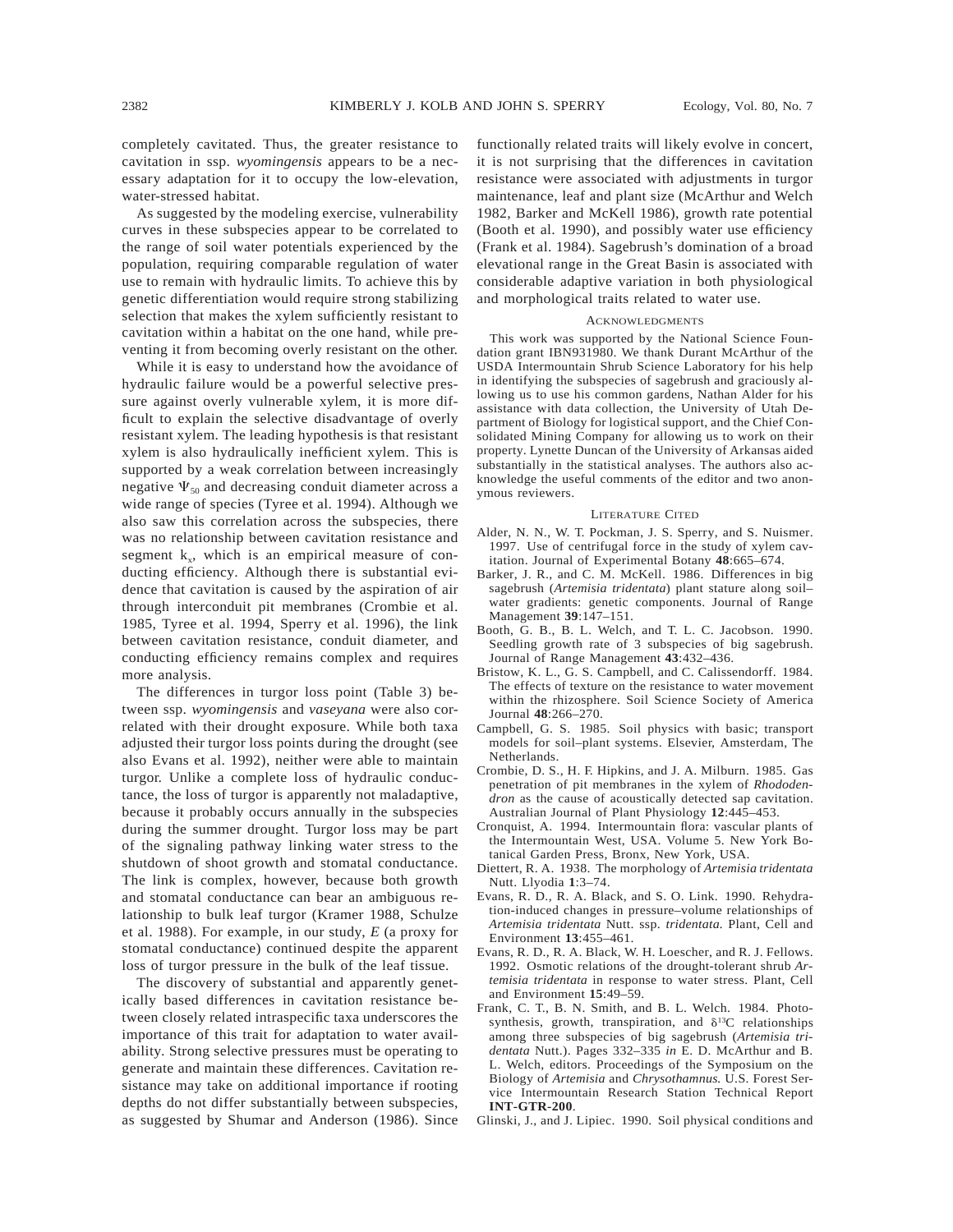plant roots. Chemical Rubber Company, Boca Raton, Florida, USA.

- Hinckley, T. M., F. Duhme, A. R. Hinckley, and H. Richter. 1980. Water relations of drought-hardy shrubs: osmotic potential and stomatal reactivitiy. Plant, Cell and Environment **3**:131–140.
- Hironaka, M. 1979. Basic synecological relationships of the Columbia River sagebrush type. Pages 27–32 *in* The Sagebrush Ecosystem: a Symposium. Logan, Utah, USA.
- Kolb, K. J., J. S. Sperry, and B. B. Lamont. 1996. A method for measuring xylem hydraulic conductance and embolism in entire root and shoot systems. Journal of Experimental Botany **47**:1805–1810.
- Kramer, P. J. 1988. Changing concepts regarding plant water relations. Plant, Cell and Environment **11**:565–568.
- McArthur, E. D., and J. E. Ott. 1996. Potential natural vegetation in the 17 conterminous Western United States. Pages 16–28 *in* J. R. Barrow, E. D. McArthur, R. E. Tausch, and J. Robin, editors. Proceedings of the Symposium on Shrubland Ecosystem Dynamics in a Changing Environment. U.S. Forest Service, Intermountain Research Station Technical Report **INT-GTR-338**.
- McArthur, E. D., C. L. Pope, and D. C. Freeman. 1981. Chromosomal studies of subgenus *Tridentatae* of *Artemisia*: evidence for autopolyploidy. American Journal of Botany **68**:589–605.
- McArthur, E. D., and B. L. Welch. 1982. Growth rate differences among big sagebrush (*Artemisia tridentata*) accessions and subspecies. Journal of Range Management **35**: 396–401.
- McDermitt, D. K. 1990. Sources of error in the estimation of stomatal conductance and transpiration from porometer data. HortScience **25**:1538–1548.
- Newman, E. I. 1969. Resistance to water flow in soil and plant. I. Soil resistance in relation to amounts of root: theoretical estimates. Journal of Applied Ecology **6**:1–12.
- Passioura, J. B., and I. R. Cowan. 1968. On solving the nonlinear diffusion equation for the radial flow of water to roots. Agricultural Meteorology **5**:129–134.
- Pockman, W. T., J. S. Sperry, and J. W. O'Leary. 1995. Sustained and significant negative pressure in xylem. Nature **378**:715–716.
- Rawlings, J. O., and W. W. Cure. 1985. The Weibull function as a dose-response model to describe ozone effects on crop yields. Crop Science **25**:807–814.
- Rendig, V. V., and H. M. Taylor. 1989. Principles of soil– plant interrelationships. McGraw Hill, New York, New York, USA.

Schultze, E. D., E. Steudle, T. Gollan, and U. Schurr. 1988.

Response to Dr. P. J. Kramer's article, ''Changing concepts regarding plant water relations, Volume 11, Number 7, pp. 565–568.'' Plant, Cell and Environment **11**:573–576.

- Shulte, P. O., and T. M. Hinkley. 1985. A comparison of pressure–volume curve data analysis techniques. Journal of Experimental Botany **36**:1590–1602.
- Shultz, L. M. 1986. Comparative leaf anatomy of sagebrush: ecological considerations. Pages 253–264 *in* E. D. Mc-Arthur and B. Welch, editors. Proceedings of the symposium on the biology of *Artemisia* and *Chrysothamnus.* U.S. Forest Service, Intermountain Research Station Technical Report **INT-200**.
- Shumar, M. L., and J. E. Anderson. 1986. Water relations of two subspecies of big sagebrush on sand dunes in Southeastern Idaho. Northwest Science **60**:179–185.
- Sperry, J. S., F. R. Adler, G. S. Campbell, and J. C. Comstock. 1998. Hydraulic limitation of flux and pressure in the soil– plant continuum: results from a model. Plant, Cell and Environment **21**:347–359.
- Sperry, J. S., J. R. Donnelly, and M. T. Tyree. 1988. A method for measuring hydraulic conductivity and embolism in xylem. Plant, Cell and Environment **83**:414–417.
- Sperry, J. S., N. Z. Saliendra, W. T. Pockman, H. Cochard, P. Cruiziat, S. D. Davis, F. W. Ewers, and M. T. Tyree. 1996. New evidence for large negative pressures and their measurement by the pressure chamber method. Plant, Cell and Environment **19**:427–436.
- Sturges, D. L. 1979. Hydrologic relations of sagebrush lands. Pages 86–100 *in* The Sagebrush Ecosystem: a symposium. Logan, Utah, USA.
- Tyree, M. T., S. D. Davis, and H. Cochard. 1994. Biophysical perspectives of xylem evolution: is there a trade-off of hydraulic efficiency for vulnerability to dysfunction? International Association of Wood Anatomists Bulletin **15**: 335–360.
- Tyree, M. T., and H. T. Hammel. 1972. The measurement of the turgor pressure and the water relations of plants by the pressure-bomb technique. Journal of Experimental Botany **23**:267–282.
- Tyree, M. T., and J. S. Sperry. 1988. Do woody plants operate near the point of catastrophic xylem dysfunction caused by dynamic water stress? Plant Physiology **88**:574–580.
- West, N. E. 1983. Great Basin-Colorado Plateau sagebrush semi-desert. Pages 331–349 *in* N. E. West, editor. Ecosystems of the world: temperate deserts and semi-deserts Volume 5. Elsevier, New York, New York, USA.
- Zimmermann, M. H. 1983. Xylem structure and the ascent of sap. Springer-Verlag, Berlin, Germany.